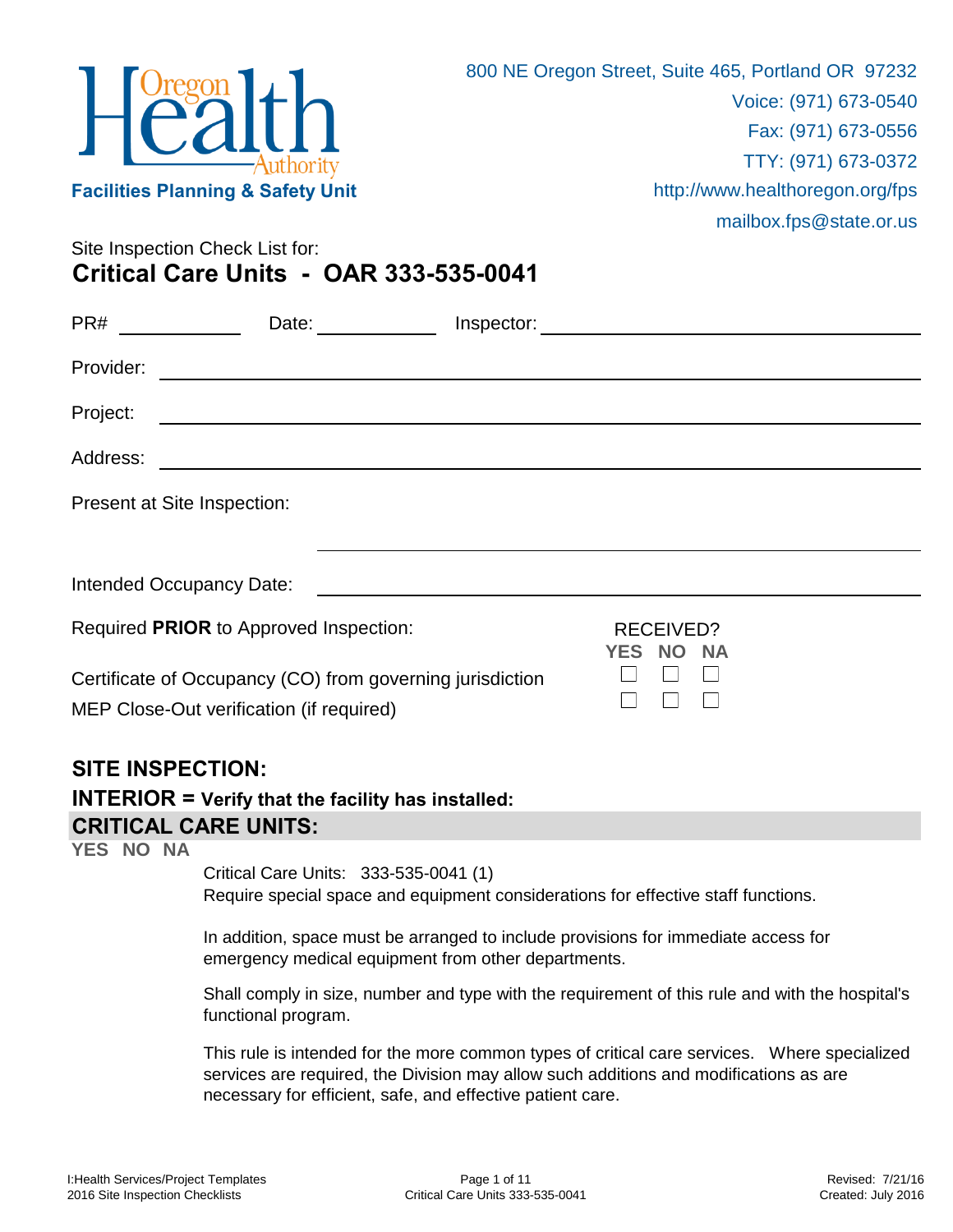## **ADULT CRITICAL CARE UNITS:**

|  | <b>YES NO NA</b> |                                                                                                                                                                                                                                                                                      |
|--|------------------|--------------------------------------------------------------------------------------------------------------------------------------------------------------------------------------------------------------------------------------------------------------------------------------|
|  |                  | The location shall be: $333-535-0041$ (2)(a)                                                                                                                                                                                                                                         |
|  |                  | Convenient for access from emergency, respiratory, laboratory, radiology, surgery                                                                                                                                                                                                    |
|  |                  | Other essential departments and services, and be located so that medical emergency<br>resuscitation teams may respond promptly to emergency calls.                                                                                                                                   |
|  |                  | The location shall be arranged to eliminate the need for through traffic.<br>333-535-0041 (2)(b)                                                                                                                                                                                     |
|  |                  | For new construction:<br>$333 - 535 - 0041$ (2)(c)<br>A private room shall be provided for each patient.<br>A minimum of 200 SF of clear floor area shall be provided exclusive of anterooms, vestibules,                                                                            |
|  |                  | toilet rooms, closets, lockers, wardrobes, and alcoves.                                                                                                                                                                                                                              |
|  |                  | A combined total of at least 7 feet of clear space shall be available at the head and foot of the<br>bed.                                                                                                                                                                            |
|  |                  | Minimum head wall width shall be 13 feet.                                                                                                                                                                                                                                            |
|  |                  | For the purpose of allowing day from night orientation, newly constructed patient rooms shall<br>include: $333-535-0041$ (2)(g)<br>At least one window meeting the requirements of OAR 333-535-0025 (1)(c), arranged to allow<br>direct visual access by the patient to the outside. |
|  |                  | For renovation projects:<br>$333 - 535 - 0041$ (2)(d)<br>Comply with subsection $(2)(c)$ of this rule                                                                                                                                                                                |
|  |                  | Except when existing structural conditions make full compliance impractical. In such cases,<br>the Division may allow the following deviations:<br>Private patient room size may be reduced to 160 SF<br>A minimum headwall width of 11 feet 6 inches                                |
|  |                  | The combined total of clear space available at the head and foot of the bed may be reduced<br>to a minimum of 6 feet.                                                                                                                                                                |
|  |                  | Multiple bed rooms may be provided with cubicle curtains for patient privacy.                                                                                                                                                                                                        |
|  |                  | The minimum patient cubicle size shall be 130 SF                                                                                                                                                                                                                                     |
|  |                  | With a minimum headwall width of 11 feet for each bed.                                                                                                                                                                                                                               |
|  |                  | 3 feet of the 7 feet of combined total clear space required at the head and foot of the bed may<br>be outside the curtained cubicle area                                                                                                                                             |
|  |                  | For the purpose of allowing day from night orientation, renovation patient rooms shall include:<br>333-535-0041 (2)(g)<br>At least one window meeting the requirements of OAR 333-535-0025 (1)(c), arranged to allow<br>direct visual access by the patient to the outside.          |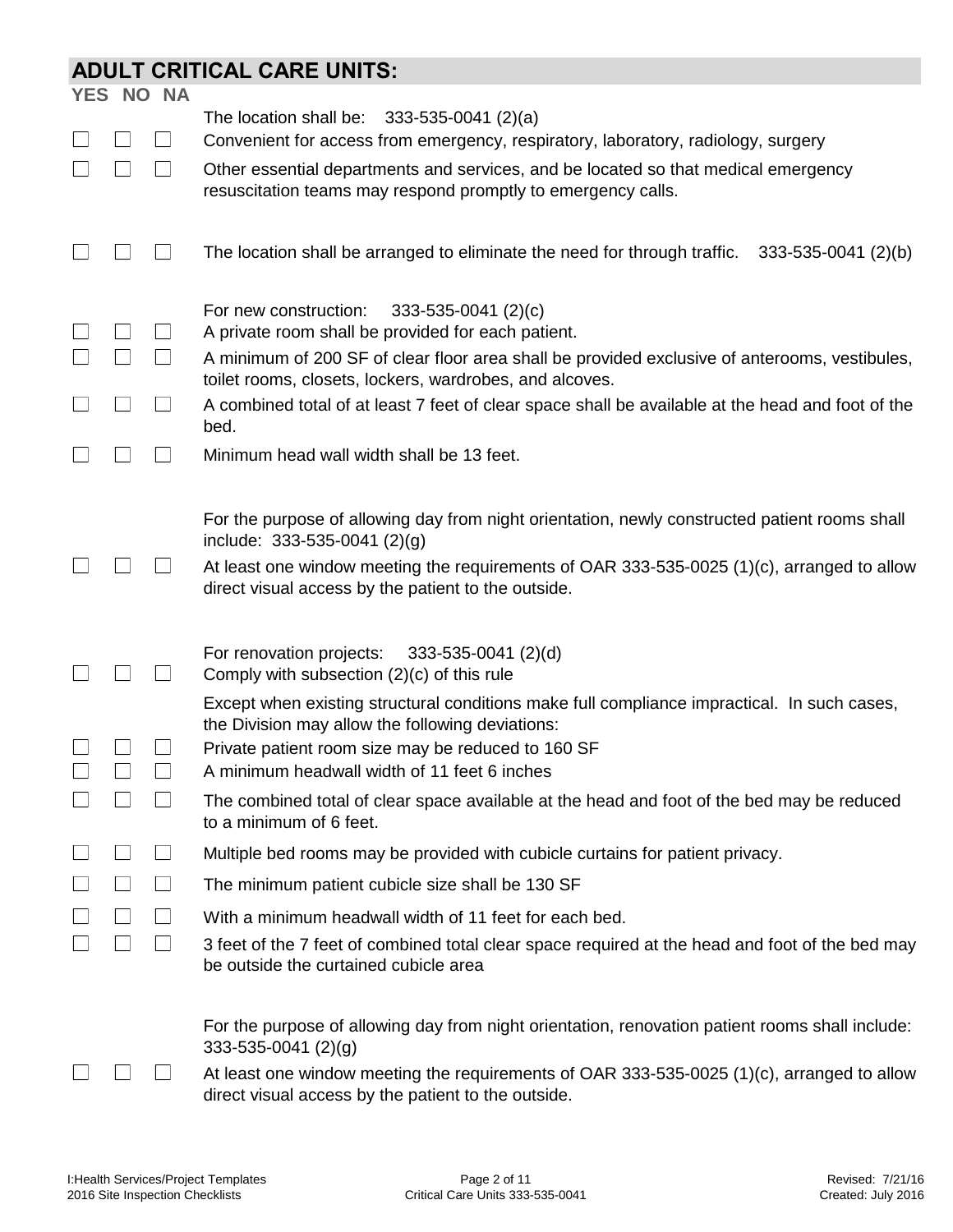|  | Except when the Division determines that existing structural conditions make it impractical to<br>do so. In these instances, patients must have direct visual access to an outside window, but it<br>may be a clerestory type and the distance from the patient bed to the outside window may be<br>up to 50 feet. 333-535-0041 (2)(g) |
|--|----------------------------------------------------------------------------------------------------------------------------------------------------------------------------------------------------------------------------------------------------------------------------------------------------------------------------------------|
|  | In private rooms or curtained cubicles, visual access to the corridor shall be provided.<br>333-535-0041 (2)(e)                                                                                                                                                                                                                        |
|  | In multiple bed rooms cubicle curtains or other alternative methods approved by the Division<br>shall be provided for visual privacy from casual observation by other patients and visitors.<br>333-535-0041 (2)(e)                                                                                                                    |
|  | Where only one door is provided to a bed space it shall be: $333-535-0041$ (2)(f)                                                                                                                                                                                                                                                      |
|  | At least 3 feet 8 inches in clear width                                                                                                                                                                                                                                                                                                |
|  | Arranged to minimize interference with the movement of beds and large equipment.                                                                                                                                                                                                                                                       |
|  | Sliding doors shall not have floor tracks and shall have hardware that minimizes jamming.                                                                                                                                                                                                                                              |
|  | When a secondary door is desired for staff use. It may be of a smaller width.                                                                                                                                                                                                                                                          |
|  | 333-535-0041 (2)(h)<br>Each bed for patient use shall have:                                                                                                                                                                                                                                                                            |
|  | A nurse call device                                                                                                                                                                                                                                                                                                                    |
|  | A staff use emergency call station shall also be provided in each patient room to summon<br>assistance.                                                                                                                                                                                                                                |
|  | In multiple bed rooms, at least one such emergency call station shall be provided for each 8<br>patient beds.<br>333-535-0041 (2)(h)                                                                                                                                                                                                   |
|  | Hand-washing stations shall be convenient to nurse station and patient bed areas.<br>333-535-0041 (2)(i)                                                                                                                                                                                                                               |
|  | One hand-washing station shall be provided in each patient room.                                                                                                                                                                                                                                                                       |
|  | The hand-washing station shall be located near the entrance of the patient room or cubicles.                                                                                                                                                                                                                                           |
|  | Designed to minimize splashing water onto the floor                                                                                                                                                                                                                                                                                    |
|  | Shall be equipped with hands-free operable controls                                                                                                                                                                                                                                                                                    |
|  | In multiple bed rooms allowed under paragraph (2)(d) of this rule, if the Division determines<br>that existing structural conditions make it impractical to comply with this requirement, there<br>shall be at least 1 hand-washing station provided for every 2 beds in multiple bed rooms.                                           |
|  | A toilet shall be provided within each patient room or in a separate private toilet room entered<br>directly from the patient room:<br>$333 - 535 - 0041$ (2)(j)                                                                                                                                                                       |
|  | Space shall be provided adjacent to toilets to allow for staff assistance.                                                                                                                                                                                                                                                             |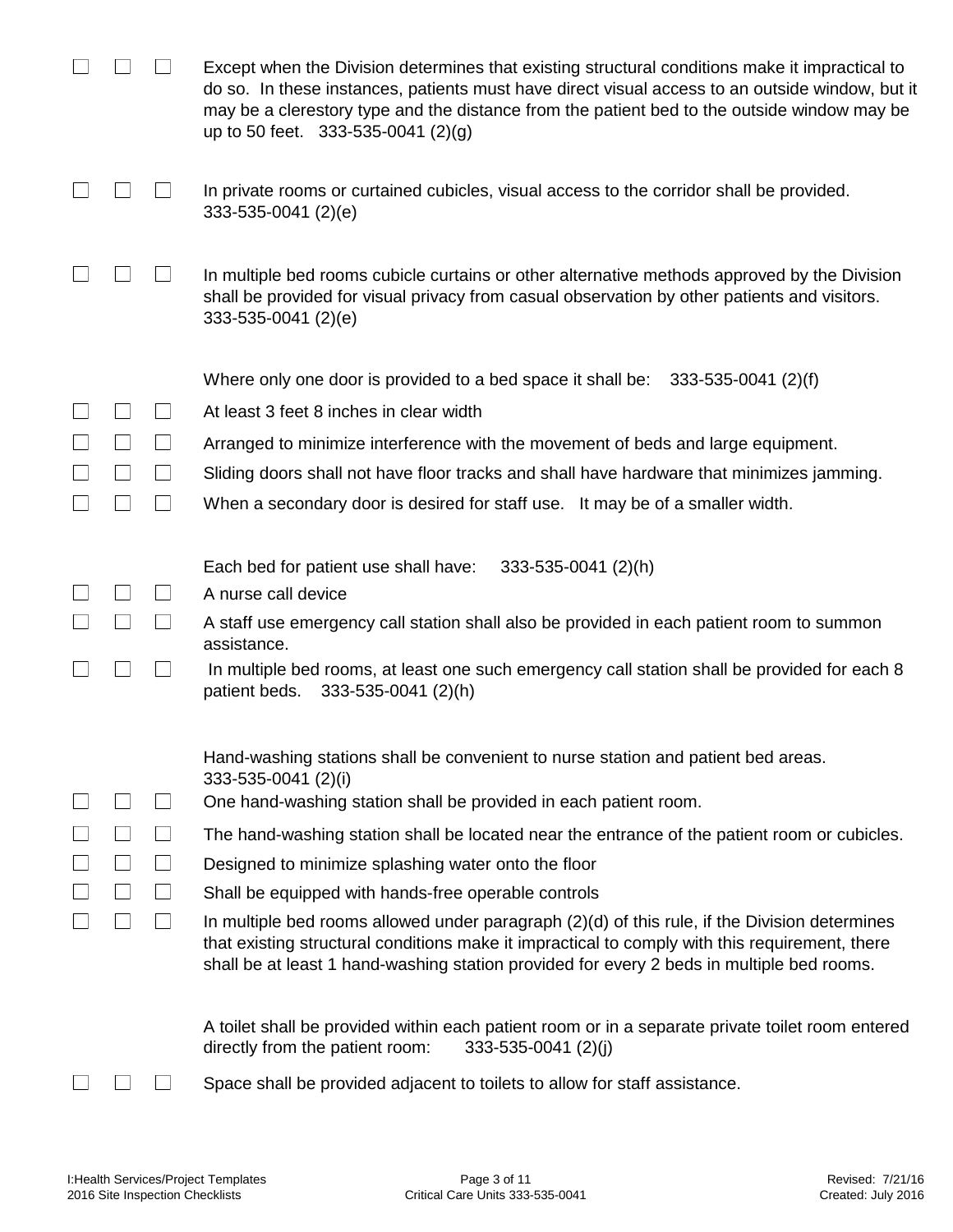|  |                  | An exception to this requirement may be granted by the Division when the project is within a<br>Department of Human Services designated Level 1 Trauma Center Hospital and patients                                                                                                                                                                                                                                                       |
|--|------------------|-------------------------------------------------------------------------------------------------------------------------------------------------------------------------------------------------------------------------------------------------------------------------------------------------------------------------------------------------------------------------------------------------------------------------------------------|
|  |                  | typically are unable to utilize toilets.<br>In renovation projects if the Division determine that existing structural conditions make it<br>impractical to comply with this paragraph a minimum of 1 enclosed toilet room and hand-<br>washing station shall be provided for each 8 patient beds. In these instances, portable toilets<br>are permitted in place of fixed toilets within each patient room or cubicle.                    |
|  |                  | If portable toilets are used, facilities for cleaning and storing them shall be conveniently<br>located within or adjacent to the Critical Care Unit                                                                                                                                                                                                                                                                                      |
|  |                  | The nurses station or a substation shall: $333-535-0041$ (2)(k)<br>Have space for charting and monitoring<br>A hand-washing station within 20 feet not through a door<br>Located so the nurses will have direct visual observation of each patient. In larger Critical<br>Care Units, more than 1 nurses station may be needed to provide for observation of all<br>patients.<br>333-535-0041 (2)(k)                                      |
|  |                  | Individual patient closets or lockers shall be provided for the secure storage of clothing and<br>personal effects. This storage may be within patient rooms or in a central location<br>convenient to the Critical Care Unit.<br>$333 - 535 - 0041$ (2)(l)                                                                                                                                                                               |
|  |                  | Each Critical Care Unit shall provide space for equipment used for continuous physiological<br>monitoring including a bedside and remote visual display for each patient.<br>333-535-0041 (2)(m)                                                                                                                                                                                                                                          |
|  |                  | <b>AIRBORNE INFECTION ISOLATION ROOM:</b>                                                                                                                                                                                                                                                                                                                                                                                                 |
|  | <b>YES NO NA</b> |                                                                                                                                                                                                                                                                                                                                                                                                                                           |
|  |                  | At least 1 airborne infection isolation room shall be provided for use by Critical Care Unit<br>patients. The number and location of Airborne Infection Isolation Rooms shall be determined<br>based upon an Infection Control Risk Assessment conducted in accordance with OAR 333-<br>535-0035 (1). Each Airborne Infection Isolation Room shall comply with the requirements of<br>OAR 333-535-0035 (2) with the following exceptions: |
|  |                  | The requirement for the bathtub or shower may be eliminated<br>$333 - 535 - 0041(3)(a)$                                                                                                                                                                                                                                                                                                                                                   |
|  |                  | Compact modular toilet /sink combination units may replace the requirement for a toilet room<br>if discussed and allowed through the ICRA 333-535-0041 (3)(b)                                                                                                                                                                                                                                                                             |

|  | $\Box$ $\Box$ $\Box$ | Toilets may be eliminated entirely from patient rooms of Department of Human Services      |
|--|----------------------|--------------------------------------------------------------------------------------------|
|  |                      | designated Level 1 Trauma Center Hospitals when patients typically are unable to utilize a |
|  |                      | toilet. $333-535-0041(3)(c)$                                                               |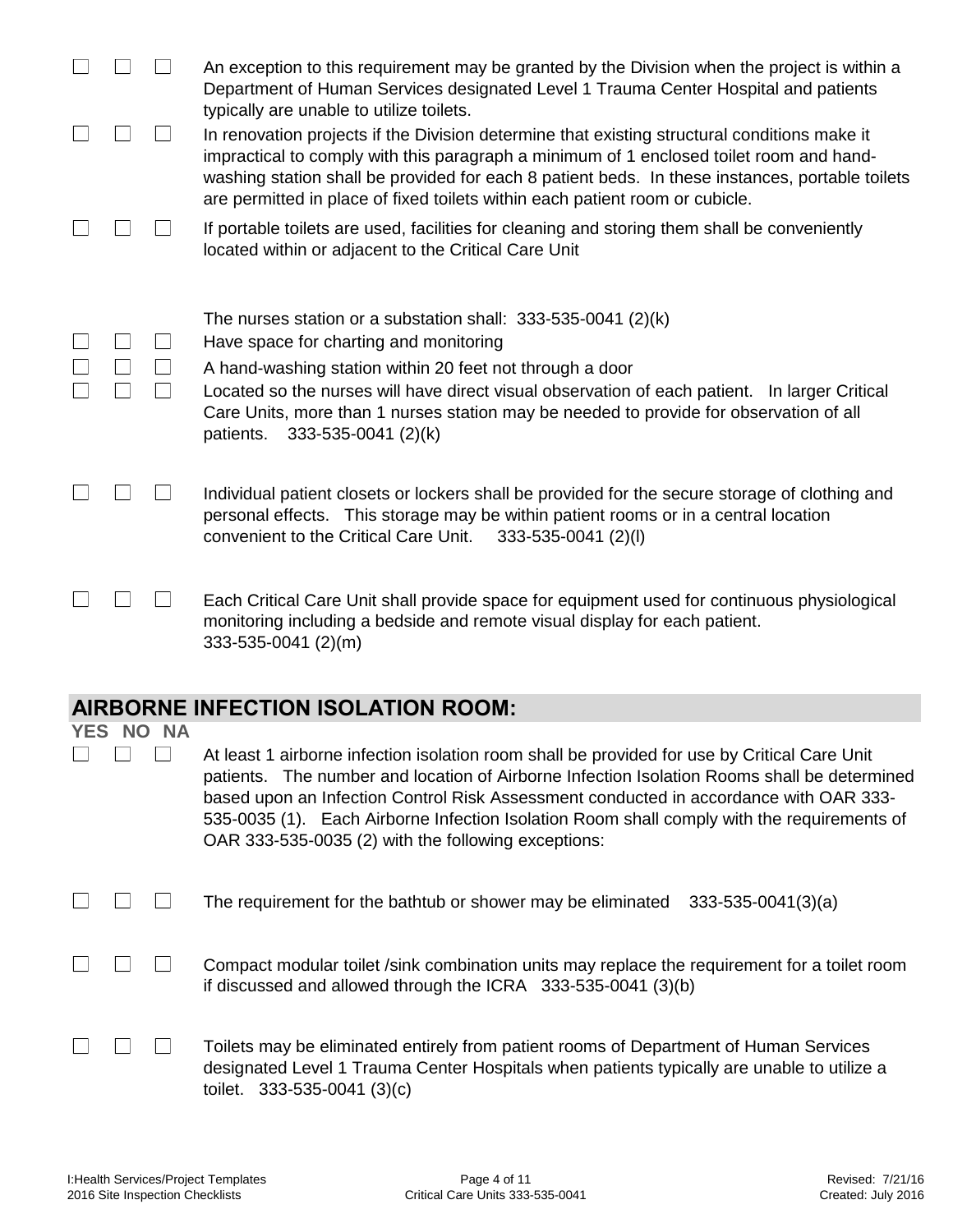| <b>SERVICE AREAS</b>    |  |                                                                                                                                                                                                                                                                                                                                                                                                                                                                                                                                                                                                                              |  |  |  |  |  |
|-------------------------|--|------------------------------------------------------------------------------------------------------------------------------------------------------------------------------------------------------------------------------------------------------------------------------------------------------------------------------------------------------------------------------------------------------------------------------------------------------------------------------------------------------------------------------------------------------------------------------------------------------------------------------|--|--|--|--|--|
| <b>NA</b><br>YES<br>NO. |  |                                                                                                                                                                                                                                                                                                                                                                                                                                                                                                                                                                                                                              |  |  |  |  |  |
|                         |  | 1 service area may serve 2 or more adjacent Critical Care Units. The size and location of<br>each service area will depend upon the number of beds to be served. The following service<br>areas shall be located in, or readily available to, each Critical Care Unit:<br>33-535-0041 (4)                                                                                                                                                                                                                                                                                                                                    |  |  |  |  |  |
|                         |  | Documentation and information review spaces shall be provided within the unit to<br>accommodate the recording of patient information. The documentation space shall be<br>located within or adjacent to the patient bed space. It shall include a countertop that will<br>provide for a large flow sheet typical of critical care units and a computer monitor and<br>keyboard. there shall be one documentation space with seating for each patient bed.<br><b>There</b><br>shall be a specifically designated area within the unit for information review located to<br>$333-535-0041$ (4)(a)<br>facilitate concentration. |  |  |  |  |  |
|                         |  | Staff lounges and toilets(s.) The following may be located outside the unit if conveniently<br>accessible.<br>333-535-0041 (4)(b)                                                                                                                                                                                                                                                                                                                                                                                                                                                                                            |  |  |  |  |  |
|                         |  | Staff lounges (s) and toilet(s) shall be located so that staff may be recalled quickly to the<br>patient area in emergencies. 333-535-0041 (4)(b)(A)                                                                                                                                                                                                                                                                                                                                                                                                                                                                         |  |  |  |  |  |
|                         |  | The lounge shall have telephone or intercom and emergency code alarm connections to the<br>critical care unit it serves. $333-535-0041$ (4)(b)(B)                                                                                                                                                                                                                                                                                                                                                                                                                                                                            |  |  |  |  |  |
|                         |  | Lounge facilities shall be sized in accordance with the Functional Program but shall not be<br>less than 100 SF. 333-535-0041 (4)(b)(C)                                                                                                                                                                                                                                                                                                                                                                                                                                                                                      |  |  |  |  |  |
|                         |  | Space located at or near the nurses' work area for the secure storage of the personal effects<br>of nursing personnel. If not provided elsewhere, provisions for the storage of coats, etc.,<br>shall be made in this area. $333-535-0041$ (4)(b)(D)                                                                                                                                                                                                                                                                                                                                                                         |  |  |  |  |  |
|                         |  | Sleeping and personal care accommodations shall be provided for staff on 24-hour call work<br>schedules. 333-535-0041 (4)(c)                                                                                                                                                                                                                                                                                                                                                                                                                                                                                                 |  |  |  |  |  |
|                         |  | The clean utility room shall be provided in accordance with OAR 333-535-0260(4), for the<br>storage and distribution of all clean medical and surgical supplies kept in the Critical Care<br>Unit.<br>$333 - 535 - 0041$ (4)(d)                                                                                                                                                                                                                                                                                                                                                                                              |  |  |  |  |  |
|                         |  | Clean utility room shall be immediately available in each critical care suite.<br>333-535-0041 (d)(A)                                                                                                                                                                                                                                                                                                                                                                                                                                                                                                                        |  |  |  |  |  |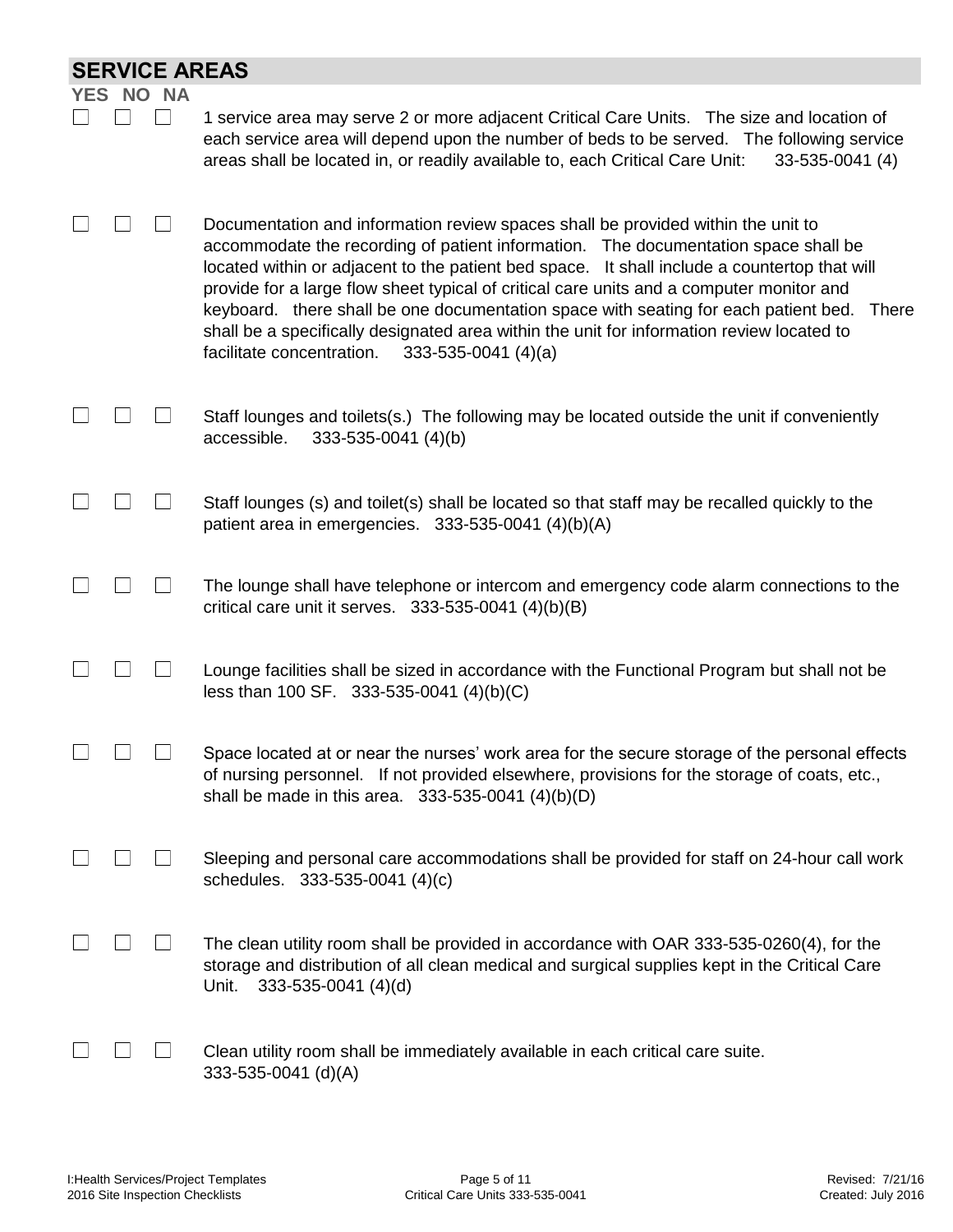|  | More than one critical care unit shall be permitted to share a clean utility or clean storage<br>room provided direct access is available for each.<br>$333-535-0041$ (4)(d)(B)                                                                                                                                                                                                                                                                                                                                                                                                         |
|--|-----------------------------------------------------------------------------------------------------------------------------------------------------------------------------------------------------------------------------------------------------------------------------------------------------------------------------------------------------------------------------------------------------------------------------------------------------------------------------------------------------------------------------------------------------------------------------------------|
|  | Such rooms shall be separate from and have no direct connection with soiled utility or soiled<br>holding rooms.<br>$333 - 535 - 0041$ (4)(d)(C)                                                                                                                                                                                                                                                                                                                                                                                                                                         |
|  | If the clean utility room is used to prepare patient care items, it shall contain a work counter,<br>and hand-washing station, and storage facilities for clean and sterile supplies.<br>$333-535-0041$ (4)(d)(D)                                                                                                                                                                                                                                                                                                                                                                       |
|  | If clean room is used only for storage holding as part of a system for distribution of clean and<br>sterile materials, omission of the work counter and hand-washing station shall e permitted.<br>333-535-0041 (4)(d)(E)                                                                                                                                                                                                                                                                                                                                                               |
|  | Location of the clean linen storage area within the clean utility room, a separate closet, or an<br>approved distribution system on each floor shall be permitted. If a closed cart system is<br>used, storage of clean linen carts in an alcove shall be permitted. The cart storage must be<br>out of the path of normal traffic and under staff control. 333-535-0041 (4)(e)                                                                                                                                                                                                         |
|  | Appropriate rooms(s) or alcoves(s) shall be provided for storage of equipment necessary for<br>patient care and as required by the Functional Program. Each unit shall provide sufficient<br>storage area(s) located not he patient floor to keep is required corridor width free of all<br>equipment and supplies, but not less than 10 SF per patient bed shall be provided.<br>333-535-0041 (4)(f)                                                                                                                                                                                   |
|  | Equipment storage room or alcove room(s) or area(s) shall be provided for storage of large<br>items of equipment necessary for patient care and as required by the Functional Program.<br>Each Critical Care Unit shall provide sufficient storage areas(s) in addition to (4)(f) of this rule,<br>located not he patient floor to keep its required corridor width free of all equipment and<br>supplies but not less than 20 SF per patient bed shall be provided. Additional space shall be<br>provided for stretcher or bed storage if stored on the floor $333-535-0041$ (4)(f)(A) |
|  | Emergency equipment storage shall be provided for emergency equipment that is under<br>direct control of the nursing staff, such as a cardiopulmonary resuscitation (CPR) cart. This<br>space shall be located in an area appropriate to the Functional Program but out of normal<br>traffic. $333-535-0041$ (4)(f)(B)                                                                                                                                                                                                                                                                  |
|  | Each patient Critical Care Unit shall include at least one soiled utility room that meets the<br>requirements of OAR 333-535-0260 (5). 333-535-041 (4)(g)                                                                                                                                                                                                                                                                                                                                                                                                                               |
|  | Medication stations shall be in accordance with the requirement s of OAR 333-535-<br>0025(2)(h.) The medication station shall be designed to allow for secure, convenient, and<br>prompt 24-hour distribution of medicine to patients. 333-535-0041 (4)(h)                                                                                                                                                                                                                                                                                                                              |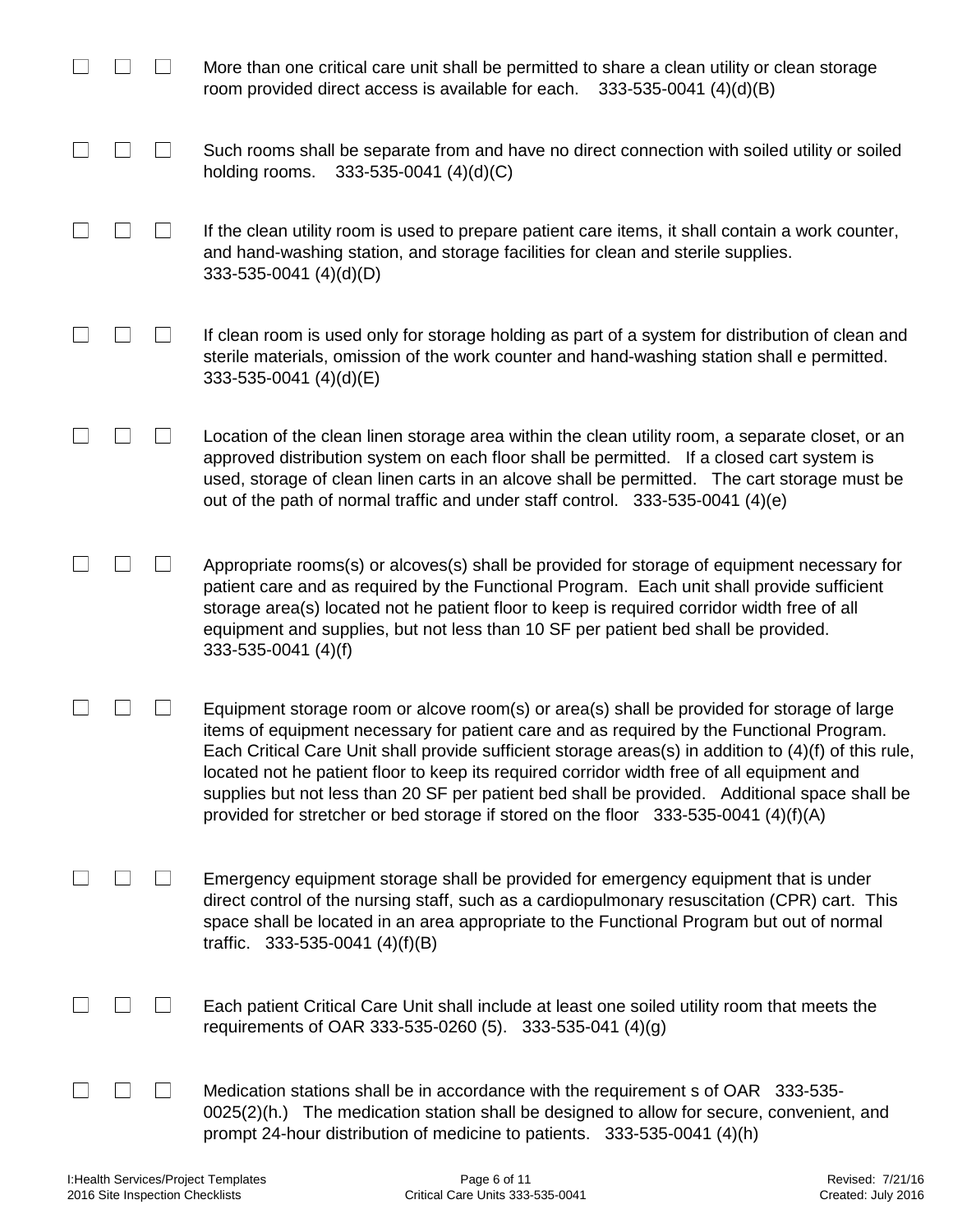|            |       | A nourishment station with sink, work counter, refrigerator, storage cabinets, a equipment for<br>hot and cold nourishments between scheduled meals shall be provided. The nourishment<br>station shall include space for trays and dishes used for non-scheduled meal service.<br>Provision and space shall be included for separate temporary storage of unused and soiled<br>dietary trays not picked up at meal time. Nourishment stations shall not share storage,<br>counter, sinks or refrigerator space with medical supplies or pharmaceuticals.<br>333-535-0041 (4)(i) |
|------------|-------|----------------------------------------------------------------------------------------------------------------------------------------------------------------------------------------------------------------------------------------------------------------------------------------------------------------------------------------------------------------------------------------------------------------------------------------------------------------------------------------------------------------------------------------------------------------------------------|
|            |       | Equipment to provide ice for treatments and nourishment shall be provided. Ice-making<br>equipment may be in the clean work room or at the nourishment station. Ice intended for<br>human consumption shall be from self-dispensing icemakers. 333-535-0041 (4)(j)                                                                                                                                                                                                                                                                                                               |
|            |       | A visitor waiting room shall be provided that is designed to accommodate the long stays and<br>stressful conditions common to such spaces, including provisions for privacy, means to<br>facilities communications, and access to toilets. The waiting room may be located outside<br>the unit if conveniently accessible. The locations and size shall be appropriate for the<br>number of patients and units serviced, with a seating capacity of not less than one family<br>member per patient bed. 333-535-0041(4)(k)                                                       |
|            |       | Multipurpose room(s) shall be provided for staff, patients, and patient's families for patient<br>conferences, reports, education, training sessions, and consultation. these rooms shall be<br>accessible to each nursing unit. 333-535-0041 (4)(I)                                                                                                                                                                                                                                                                                                                             |
|            |       | Housekeeping room shall be provided within or immediately adjacent to the critical care unit.<br>This room shall not be shared with other nursing units or departments. It shall contain a<br>service sink or floor receptor and provisions for storage of supplies and housekeeping<br>equipment. 333-535-0041 (4)(m)                                                                                                                                                                                                                                                           |
|            |       | <b>PEDIATRIC CRITICAL CARE UNIT:</b>                                                                                                                                                                                                                                                                                                                                                                                                                                                                                                                                             |
| <b>YES</b> | NO NA | Must include consideration for staffing, control, and the safe transportation of critically ill<br>pediatric patients with life support and environmental systems form other areas of the facility.<br>The pediatric Critical Care Unit may be an open ward plan or may have private or semi-private                                                                                                                                                                                                                                                                             |

The pediatric Critical Care Unit may be an open ward plan or may have private or semi-private patient rooms. Private rooms at the rate of at least 1 per 10 beds shall be provided. In addition, at least 1 private room for each Pediatric Critical Care Unit shall be provided for seclusion and airborne infection isolation. The rooms(s) provided for seclusion and airborne infection isolation shall comply with the requirements for Airborne Infection Isolation Rooms set forth in OAR 333-535-0035 (2). 333-535-0041 (5)(a)

In addition to complying with the requirement of sections (10(2) (3) and (4) of this rule, each Pediatric Critical Care Unit shall also include the following features: 333-535-0041 (5)(b)

 $\Box$ 

 $\Box$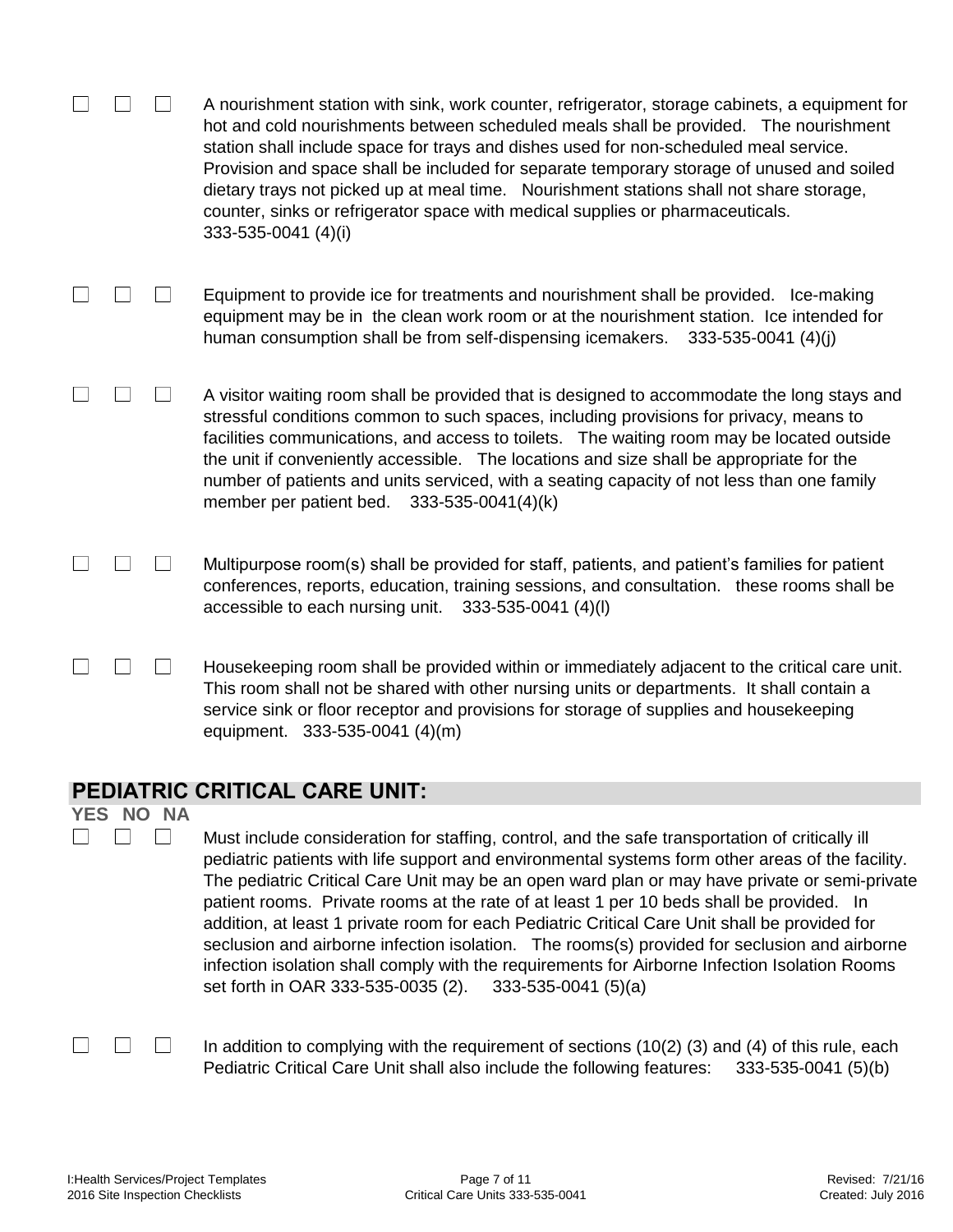|            |  |       | Sleeping space for parents who may be required to spend long hours with the patient. This<br>sleeping space may be provided at the patients bedside. If the sleeping area is separate<br>from the patient area, a system for communication with Pediatric Critical Care Staff must be<br>provided. Storage for associated bedding shall be provided. 333-535-0041 (5)(b)(A) |  |  |  |
|------------|--|-------|-----------------------------------------------------------------------------------------------------------------------------------------------------------------------------------------------------------------------------------------------------------------------------------------------------------------------------------------------------------------------------|--|--|--|
|            |  |       | If an examination and treatment room is required by the Functional Program, it shall be<br>located in or directly accessible from the Pediatric Critical Care Unit. Examination and<br>treatment rooms shall have a floor area of at lest 80 SF and shall include a hand-washing<br>station, storage facilities and a surface for charting. 333-535-0041 (5)(b)(B)          |  |  |  |
|            |  |       | Provisions shall be made for the storage of formula or breast milk. Formula breast milk<br>storage may be outside the unit but should be available for use at all times. The Functional<br>Program should determine the location and size of formula breast milk storage.<br>333-535-0041 (5)(b)C)                                                                          |  |  |  |
|            |  |       | Consultation/demonstration room within, or convenient to the Pediatric Critical Care Unit for<br>private discussion $333-535-0041$ (5)(b)(D)                                                                                                                                                                                                                                |  |  |  |
|            |  |       | Separate storage cabinets or closets for toys and games.<br>333-535-0041 (5)(b)(E)                                                                                                                                                                                                                                                                                          |  |  |  |
|            |  |       |                                                                                                                                                                                                                                                                                                                                                                             |  |  |  |
|            |  |       | <b>NEWBORN INTENSIVE CARE UNITS (NICU):</b>                                                                                                                                                                                                                                                                                                                                 |  |  |  |
| <b>YES</b> |  | NO NA |                                                                                                                                                                                                                                                                                                                                                                             |  |  |  |
|            |  |       | The NICU shall have a clearly identified entrance and reception area with a counter for<br>charting and enclosed storage for supplies. The area shall permit visual observation of, and<br>contact with, all traffic entering for visitors entering the NICU 333-535-0041 (6)(a)                                                                                            |  |  |  |
|            |  |       | The NICU shall be designed as part of an overall safety program to protect the physical<br>security of infants, parents, and staff and to minize the risk of infant abduction. There shall<br>be controlled physical access and controlled egress to and from the NICU<br>333-535-0041 (6)(b)                                                                               |  |  |  |
|            |  |       | In a multiple-bed room, every bed position shall be within 20 feet of a hands-free hand-<br>washing station. Where an individual room concept is used, a hands-free hand-washing<br>station shall be provided within each infant care room. All hand-washing stations shall be<br>large enough to contain splashing.<br>$333 - 535 - 0041$ (6)(c)                           |  |  |  |
|            |  |       | At least one door to each patient room in the NICU must be large enough in both width and<br>height to accommodate portable X-ray and ultrasound equipment.<br>333-535-0041 (6)(d)                                                                                                                                                                                          |  |  |  |

I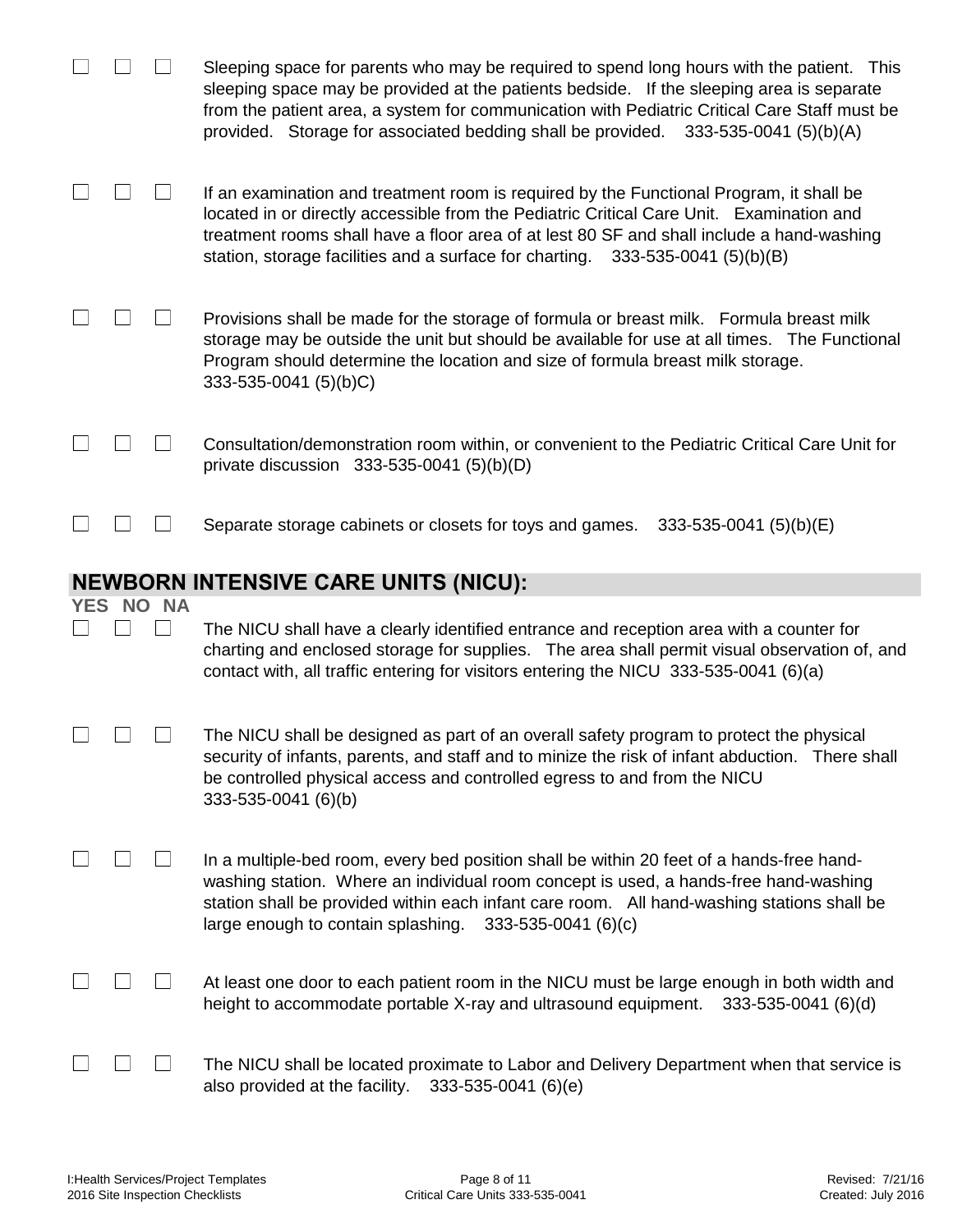|  | When viewing windows are provided, provisions shall be made to control casual viewing of<br>infants. Each patient care space shall be designed to allow privacy for the infant and family.<br>333-535-0041 (6)(f)                                                                                                                |
|--|----------------------------------------------------------------------------------------------------------------------------------------------------------------------------------------------------------------------------------------------------------------------------------------------------------------------------------|
|  | Noise Control:<br>Infant bed areas and the spaces opening onto them shall be designed to produce minimal<br>background noise and to contain and absorb much of the transient noise that arises within the<br>NICU 333-535-0041 (6)(g)(A)                                                                                         |
|  | The combination of continuous background sound and transient sound in any patient care<br>area shall not exceed an hourly Leq of 50dB and an hourly L10 of 55 dB, both A-weighted<br>slow response. The Lmax (transient sounds) shall not exceed 70dB. A-weighted slow<br>$333 - 535 - 0041$ (6)(g)(B)<br>response.              |
|  | Ceilings shall have a noise reduction coefficient (NRC) of at least 0.90.<br>333-535-0041<br>(6)(g)(C)                                                                                                                                                                                                                           |
|  | The ceiling construction shall limit passage of particles from above the ceiling plan into the<br>clinical environment. If a T-bar acoustic tile ceiling system is used, the tiles shall be clipped<br>down. weighted or gasketed to limit passage of particles $333-535-0041$ (6)(g)(D)                                         |
|  | Be easily Cleanable and no-friable $333-535-0041$ (6)(g)(E)                                                                                                                                                                                                                                                                      |
|  | Lighting:<br>Provisions shall be made for indirect lighting and high-intensity lighting in the NICU<br>333-535-0041 (h)(A)                                                                                                                                                                                                       |
|  | Controls shall be provided to enable lighting to be adjusted over individual patient care spaces<br>from one to 60-foot- candles at 3 feet above the floor level<br>333-535-0041 (6)(h)(B                                                                                                                                        |
|  | Darkening sufficient for trans-illumination shall be available when necessary<br>333-535-0041                                                                                                                                                                                                                                    |
|  | No direct ambient lighting shall be permitted into he infant care space, and any direct ambient<br>lighting used outside the infant care area shall be located or framed to avoid a direct line of<br>sight from any infant to the fixture. This does not exclude the use of direct procedure lighting<br>333-535-0041 (6)(h)(D) |
|  | Lighting fixtures shall be easy to clean<br>333-535-0041 (6)(h)(E)                                                                                                                                                                                                                                                               |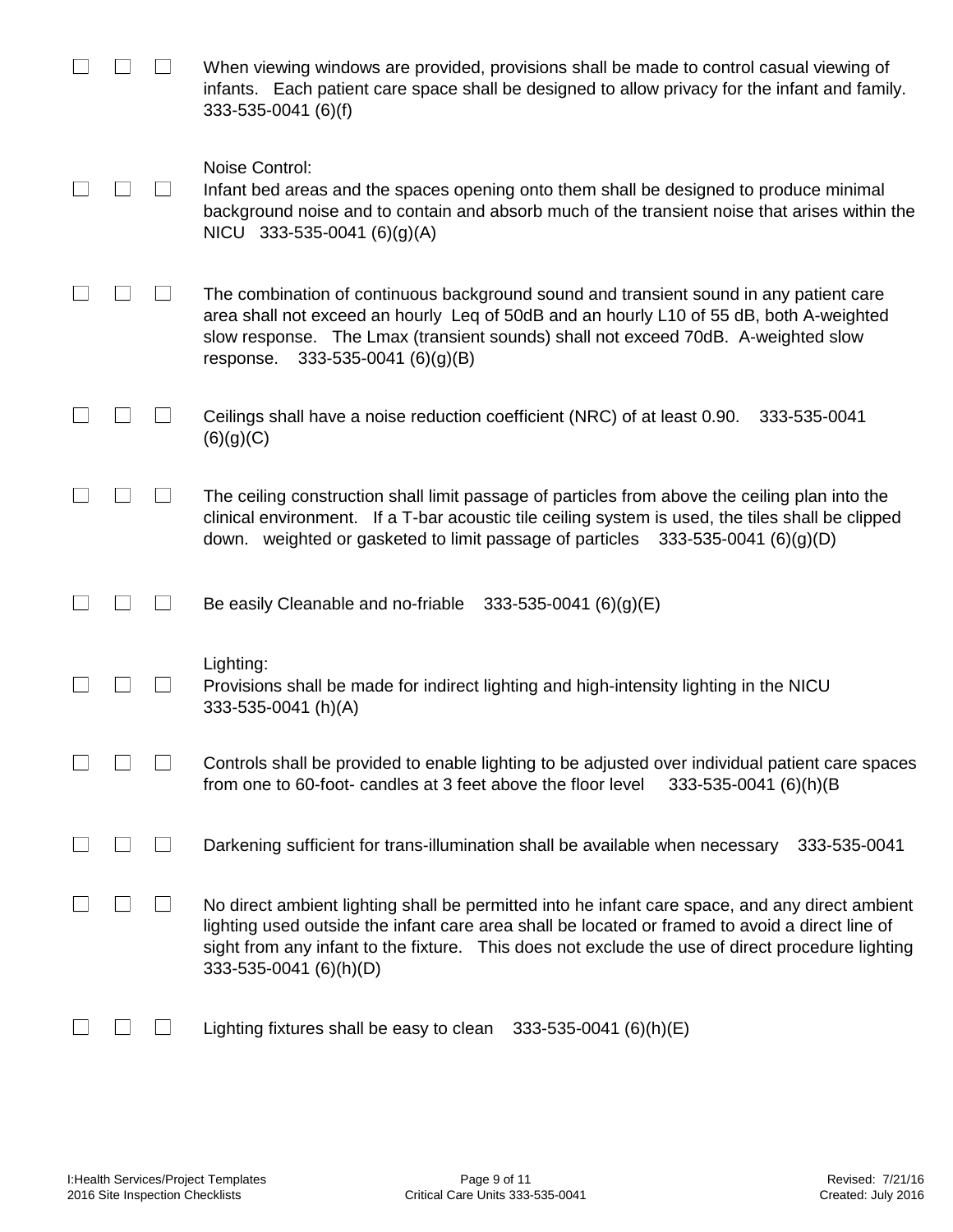|  | Each infant care space shall contain a minimum of 150 SF per bassinet, excluding sinks and<br>aisles. Each bassinet shall have a minimum clearance of 4 feet to walls or any permanent<br>obstruction. When single infant rooms or fixed cubicle partitions are used, there shall be an<br>adjacent aisle of not less than 8 feet in clear unobstructed width to permit passage of<br>equipment and personnel. In multiple bed rooms, there shall be a minimum of 8 feet<br>between infant care beds. Each infant care space shall be designed to allow privacy for the<br>baby and family 333-535-041 (6)(i) |
|--|---------------------------------------------------------------------------------------------------------------------------------------------------------------------------------------------------------------------------------------------------------------------------------------------------------------------------------------------------------------------------------------------------------------------------------------------------------------------------------------------------------------------------------------------------------------------------------------------------------------|
|  | A medication stations meeting subsection $(4)(h)$ of this rule.<br>$333 - 535 - 0041$ (6)(j)                                                                                                                                                                                                                                                                                                                                                                                                                                                                                                                  |
|  | At least one Airborne Infection Isolation Room is required within the NICU. The room shall<br>be enclosed and separated from other areas of the nursery with provisions for visual<br>observation of the infant from adjacent nurseries or control area(s). All Airborne Infection<br>Isolation Rooms shall comply with the requirements of OAR 333-535-0035(2), except that a<br>separate toilet bathtub or shower are not required.<br>333-535-0041 (6)(k)                                                                                                                                                  |
|  | Rooms at the rate of at least 1 per 15 infants isolettes shall be provided within the NICU to<br>allow parents and infants to spend extended private time together.<br>333-535-0041 (6)I)                                                                                                                                                                                                                                                                                                                                                                                                                     |
|  | These room(s) shall have direct, private access to a hand-washing station and toilet facilities.<br>333-535-0041 (6)(I)(A)                                                                                                                                                                                                                                                                                                                                                                                                                                                                                    |
|  | Communication linkage with the NICU staff 333-535-0041 (6)(I)(B)                                                                                                                                                                                                                                                                                                                                                                                                                                                                                                                                              |
|  | Electrical and medical gas outlets as specified for other NICU beds $333-535-0041$ (6)(I)(C)                                                                                                                                                                                                                                                                                                                                                                                                                                                                                                                  |
|  | Sleeping facilities for at least one parent<br>333-535-0041 (6)(l)(D)                                                                                                                                                                                                                                                                                                                                                                                                                                                                                                                                         |
|  | Sufficient space for the infant's bed and equipment<br>333-535-0041 (6)(i)(E)                                                                                                                                                                                                                                                                                                                                                                                                                                                                                                                                 |
|  | Dedicated space shall be provided for location support and consultation in or immediately<br>adjacent to the NICU. Provision shall be made, either within the room or conveniently<br>located nearby, for a hand-washing station, counter, refrigerator, and freezer, storage for<br>pump and attachments, and education materials.<br>333-535-0041 (6)(m)                                                                                                                                                                                                                                                    |
|  | Charting facilities shall have adequate linear surface space to ensure that staff and physicians<br>may chart and have simultaneous access to information and communication systems.<br>$333 -$<br>535-0041 (6)(n)                                                                                                                                                                                                                                                                                                                                                                                            |
|  | A clean utility room or clean supply room shall be provided in accordance with the<br>requirements of subsection (4)(d) of this rule.<br>$333 - 535 - 0041$ (6)(o)                                                                                                                                                                                                                                                                                                                                                                                                                                            |